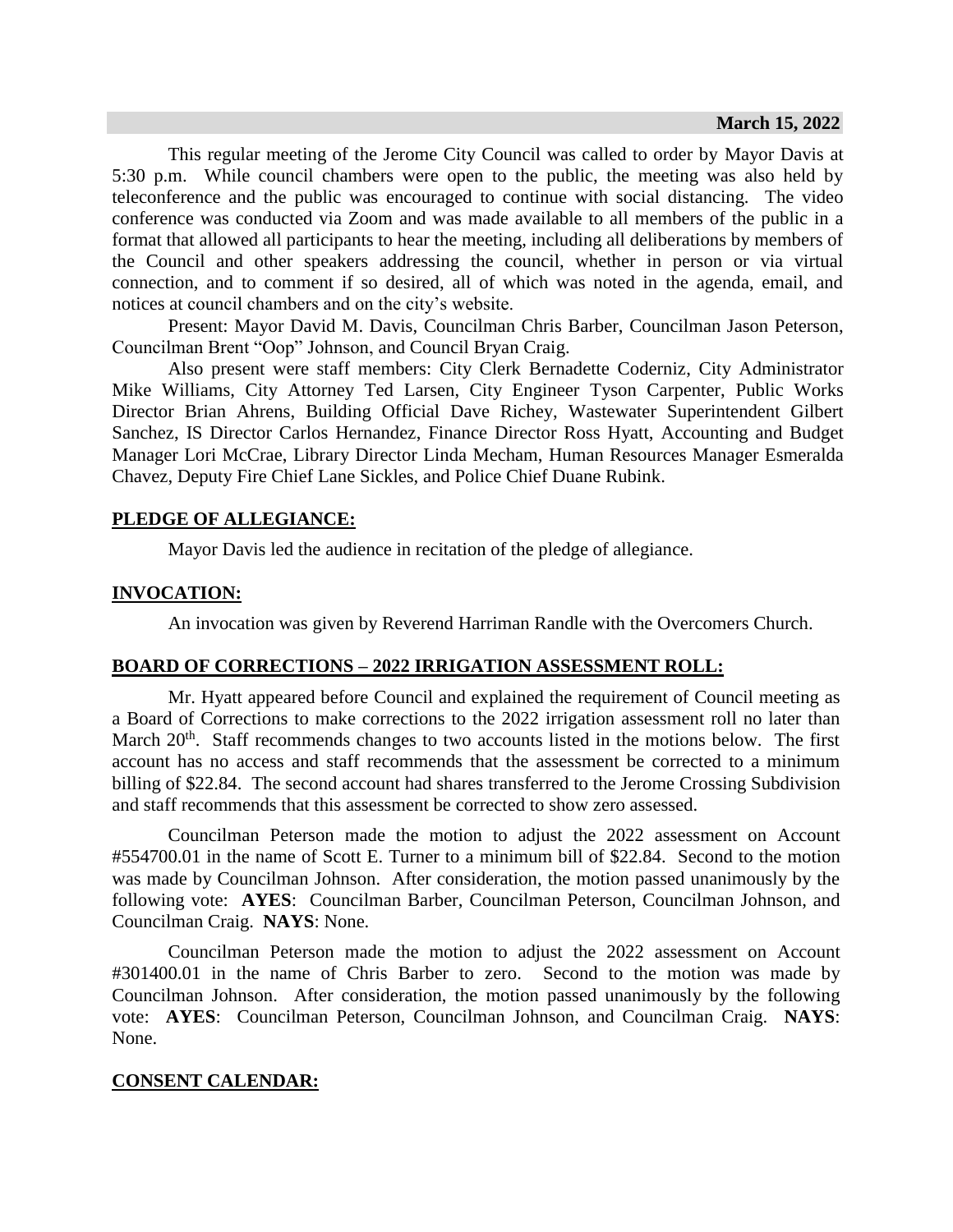Those items contained in the consent calendar are as follows:

- 1. Approve the minutes of the March 1, 2022 regular meeting
- 2. Monthly Department Reports
- 3. Approve Claims

Amazon Capital Services \$143.67, Argo Company \$574.13, Atlas Business Solutions Inc. \$672.00, Axon \$375.00, Backflow Assembly Testing And Supply LLC \$160.00, Badger Meter \$695.09, Boise Office Equipment \$30.25, Boot Barn \$135.99, Bound to Stay Bound Books Inc \$118.11, Builders Firstsource \$383.05, B-Z Plumbing \$44.53, Callen Refrigeration LLC \$192.00, Canyonside Towing Inc. \$185.00, CDW Government Inc. \$2,999.70, Center Point Large Print \$91.68, Century Link \$1,445.29, Centurylink Business Services \$60.47, Chase Paymenttech \$1,727.82, Chief Duane Rubink \$11.18, Cintas Corporation \$435.89, City of Jerome \$619,253.35, Coastline Equipment Company \$721.79, Con Paulos Inc. \$64.69, Consolidated Electrical Dist. \$302.50, Culligan Soft Water Service \$102.90, D & B Supply \$1,411.96, David R. Yosten \$150.00, Depatco \$1,040.00, Dewitt Diesel Inc \$1,413.72, Dig Line Inc \$117.16, Electrical Contractors of ID \$1,550.18, Emergency Responders Health \$865.00, Enviro-Clean Intermountain LLC \$6,000.00, Esri Inc. \$5,100.00, Farmore of Idaho \$483.80, Ferguson Enterprises Inc. \$3,798.20, Floyd Lilly Co \$1,958.97, Fred Kenyon Repair Inc. \$599.18, Freedom Electric Inc. \$571.48, Freedom Mailing Services Inc \$2,140.22, Gem State Paper & Supply \$53.89, Gem State Welder's Supply \$78.12, Goble Sampson Associates Inc. \$622.55, Grainger \$284.90, Greatamerica Financial Services \$165.00, GSM Engineered Fabrics LLC \$1,343.41, H.D.Fowler \$1,046.31, Hach Company \$818.06, Harrington Industrial Plastics LLC \$170.14, Harvey's Office Plus \$209.67, Heglar Creek Electric LLC \$3,675.50, Hydro Specialties Company \$2,431.80, ID Rural Water Association \$525.00, Idaho Construction Supply \$441.00, Idaho High Desert \$100.00, Idaho Power Co. \$72,506.60, Industrial Software Solutions I LLC \$7,835.00, Ingram Book Company \$655.08, Intellichoice Inc. \$2,472.00, Intermountain Gas Company \$7,576.28, Jerome City Fire Fighters Assoc \$550.00, Jerome City Water Department \$296.42, Jerome County \$12,055.31, Jerome Printshop \$195.00, Jerome Recreation District \$300.00, Joe Mama's Car Show LLC \$2,000.00, Juan Diamian \$30.52, Kturbo Inc. \$25,768.00, L.N. Curtis & Sons \$2,655.00, Larson-Miller Inc \$342.20, Les Schwab Tire Centers Inc \$1,232.89, Libri System \$44.98, Lombard-Conrad Architects P.C. \$19,035.00, Magic Valley Electric LLC \$255.00, Magic Valley Hydraulics & Repair LLC \$297.60, Magic Valley Labs \$9,086.50, Mason's Trophies & Gifts \$12.00, Maxwell Products Inc \$6,211.16, Metroquip Inc. \$59,621.04, Mike's Repair \$63.51, Mower Office Systems \$533.00, Munimetrix Systems Corp. \$89.98, Napa Auto Parts \$997.09, New Tech Security Inc. \$240.00, Northwest Equipment Sales \$8.96, Pet Waste Eliminator \$56.99, Pinnacle Technologies \$200.00, Post Academy \$300.00, Pro-Flame Inc \$37.98, Proforce \$2,423.10, Project Mutual Telephone \$322.94, Psi Environmental Services Inc \$22,395.58, Rain For Rent Inc. \$53,175.62, Ramiro Rodriguez Jr. \$115.07, Rexel USA Inc \$55.15, Ridley's Food & Drug \$204.81, Rocky Mountain Valves & Auto Inc \$2,083.33, Sawtooth Veterinary Services \$15.00, Semi Service \$1,127.98, Seth or Victoria Wallace \$105.30, Signed Sealed & Delivered \$28.92, Silversky Inc - Dept 106071 \$2,269.72, Skaggs Companies Inc. \$1,046.48, Skm Inc. \$1,031.25, Something More \$115.90, Southern ID Water Quality Coalition \$1,000.00, Southern Idaho Solid Waste \$8,422.00, Sweet's Septic & Backhoe Inc. \$1,070.00, Symbolarts LLC \$125.00, Tacoma Screw Products Inc \$42.25, Thatcher Company \$7,545.88, The Fire Store \$652.35, Times News \$116.09, TLC Rental \$214.97, T-Mobile \$240.09, Tore Up \$35.00, Traffic Safety Supply Co Inc \$2,668.17, Treasure Valley Coffee Inc. \$189.68, Trojan UV \$25,731.17, U.S. Bank Equipment Finance \$471.34, Underwood Recycling \$21.00, Unified Office Services \$235.80, Urgent Care of Jerome - Billing Dept \$495.00, US Bank Credit Card \$15,095.56, USA Bluebook \$5,210.50, Valley Office Systems \$92.09, Verizon Wireless \$3,628.58, Western States Equipment \$1,558.27, Western Waste Services \$486.02, White Cloud Communications \$155.00, Williams Meservy & Larsen LLP \$12,856.42, Wright Physical Therapy \$60.00, Xpress Bill Pay \$1,107.88.

Councilman Barber made the motion to approve the consent calendar as presented. Second to the motion was made by Councilman Peterson. After consideration, the motion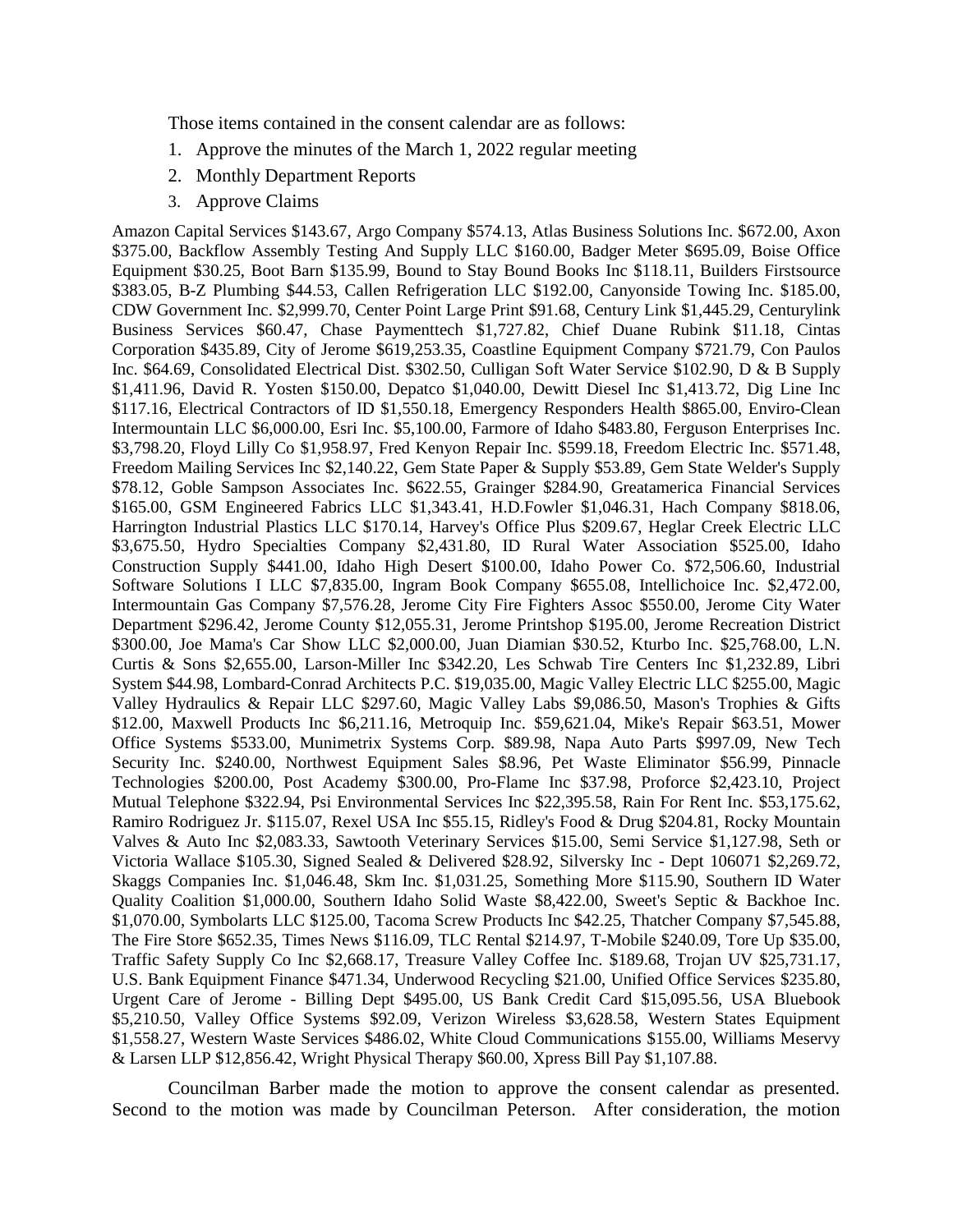passed unanimously by the following vote: **AYES**: Councilman Barber, Councilman Peterson, Councilman Johnson, and Councilman Craig. **NAYS**: None.

## **PROCLAMATION – VIETNAM WAR VETERANS DAY MARCH 29, 2022:**

The clerk read the proclamation in full:

# **PROCLAMATION FOR VIETNAM WAR VETERANS DAY 2022**

To recognize and to honor the service and sacrifice of those men and women who served in the Armed Forces of the United States during the Vietnams War and to especially honor those who were killed or disabled while serving our nation.

**WHEREAS,** throughout history, our nation's men and women in uniform have risked their lives to protect the interests of our country and defend freedom; and

**WHEREAS,** American citizens live in freedom because of the service and sacrifices made by those who have served, and are currently serving in our Armed Forces; and

**WHEREAS,** more than 58,000 Americans made the ultimate sacrifice in the Vietnam War, and thousands more returned home bearing the physical and emotional scars of combat; and

**WHEREAS,** many still mourn for the missing and unaccounted-for Americans from the Vietnam conflict; and

**WHEREAS,** March 29, 1973, was the last day United States servicemen were on the ground in Vietnam; and

**WHEREAS,** the Vietnam War Veterans Recognition Act of 2017 designates March 29<sup>th</sup> of each year as the day on which Americans will observe Vietnam War Veterans Day.

**NOW, THEREFORE,** I, Mayor David M. Davis, call upon all citizens of the City of Jerome to observe Tuesday, March 29, 2022, as Vietnam War Veterans Day in honor of all those courageous deeds and sacrifice, lost their lives or were wounded in service to our nation.



DAVID M. DAVIS, MAYOR

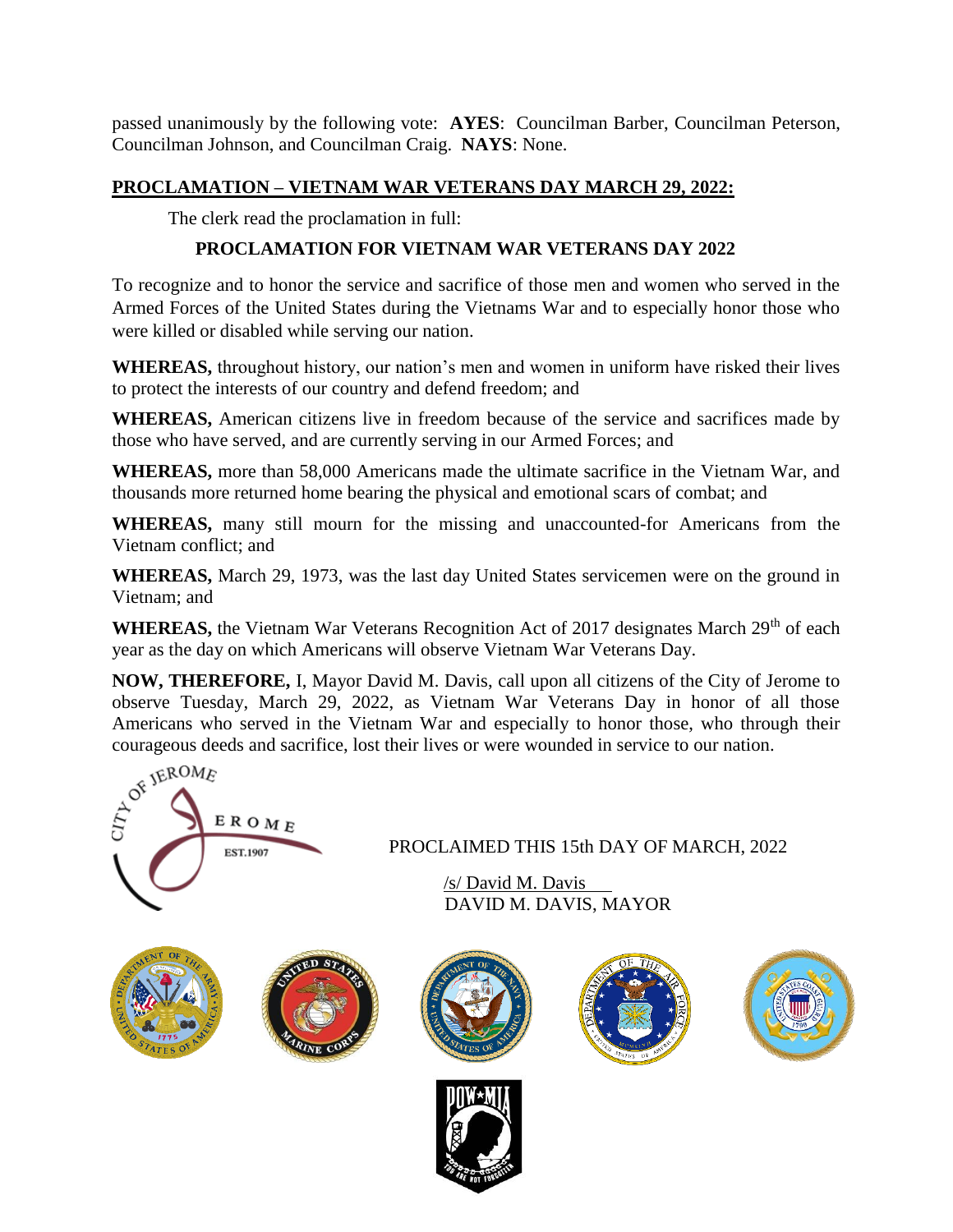Council signified support with unanimous "ayes."

## **PROCLAMATION – FAIR HOUSING MONTH APRIL 2022:**

The clerk read the proclamation in full:

## **FAIR HOUSING PROCLAMATION**

WHEREAS, April 2022 marks the 54<sup>th</sup> anniversary of the passage of Title VIII of the Civil Rights Act of 1968, commonly known as the Federal Fair Housing Act; and

WHEREAS, the Idaho Human Rights Commission Act has prohibited discrimination in housing since 1969; and

WHEREAS, equal opportunity for all – regardless of race, color, religion, sex, disability, familial status or national origin – is a fundamental goal of our nation, state and city; and

WHEREAS, equal access to housing is an important component of this goal – as fundamental as the right to equal education and employment; and

WHEREAS, housing is a critical component of family and community health and stability; and

WHEREAS, housing choice impacts our children's access to education, our ability to seek and retain employment options, the cultural benefits we enjoy, the extent of our exposure to crime and drugs, and the quality of health care we receive in emergencies; and

WHEREAS, the laws of this nation and our state seek to ensure such equality of choice for all transactions involving housing; and

WHEREAS, ongoing education, outreach and monitoring are key to raising awareness of fair housing principals, practices, rights and responsibilities; and

WHEREAS, only through continued cooperation, commitment and support of all Idahoans can barriers to fair housing be removed;

NOW, THEREFORE, I, David M. Davis, Mayor of the City of Jerome, do hereby proclaim April 2022, to be

### **FAIR HOUSING MONTH**

in the City of Jerome, Jerome County, State of Idaho.

IN WITNESS WHEREOF, I have hereunto set my hand at city hall in Jerome, Idaho on this  $15<sup>th</sup>$  day of March in the year of our Lord two-thousand and twenty-two.

/s/ David M. Davis, Mayor

/s/ Bernadette Coderniz, Clerk

Council signified support with unanimous "ayes."

## **PROCLAMATION – WEEK OF THE YOUNG CHILD APRIL 2-8, 2022**

The clerk read the proclamation in full: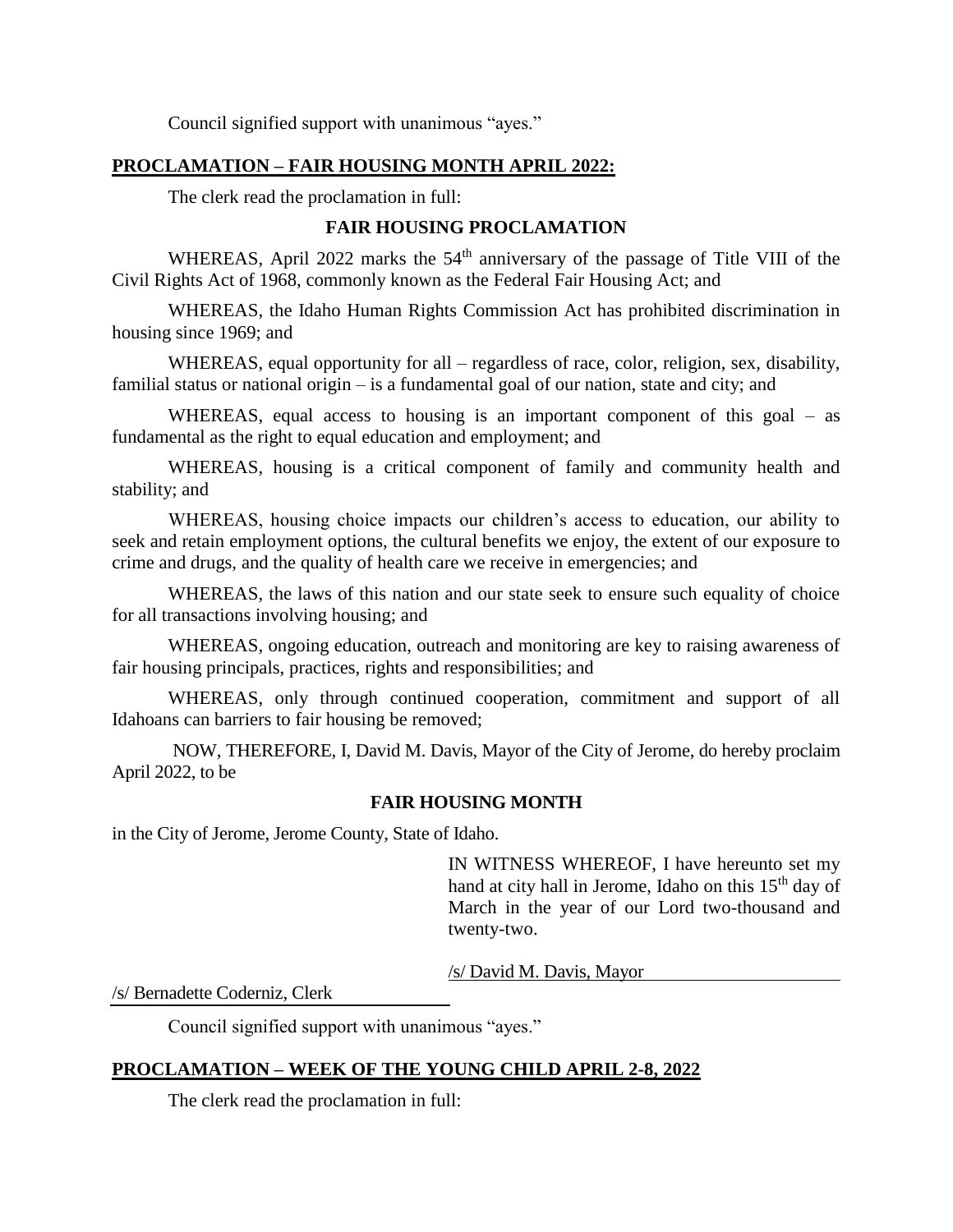#### **PROCLAMATION WEEK OF THE YOUNG CHILD™**

WHEREAS, the Idaho Association for the Education of Young Children (Idaho AEYC) is celebrating the Week of the Young Child™, April 2-8, 2022; and

WHEREAS, we are working to promote and inspire high-quality early childhood experiences for our state's youngest citizens, that can provide a foundation of learning and success for children in Jerome, Idaho; and

WHEREAS, teachers and others who work with or on behalf of young children birth through age eight, who make a difference in the lives of young children in Jerome deserve thanks and recognition; and

WHEREAS, public policies that support early learning for all young children are crucial to young children's futures and to the prosperity of our society.

NOW, THEREFORE, I, David M. Davis, Mayor of the City of Jerome, do hereby proclaim April 2-8, 2022 as the Week of the Young Child™ in Jerome, ID and encourage all citizens to work to support and invest in early childhood in Jerome.

Dated this 15<sup>th</sup> day of March, 2022

/s/ David M. Davis, Mayor

Council signified support with unanimous "ayes."

#### **RESOLUTION NO. 06-22:**

Mayor Davis stated Ms. Deal was recommended to the board by Ms. Mecham. He noted that Ms. Deal is a Registered Nurse and has lived in Jerome since 1998. She has held positions with the South Central District Health Department and College of Southern Idaho, and in 2009 she earned her Master's degree in Nursing Education. She is currently an online instructor for Lewis Clark State College in their RN-BSN nursing program and in her biography she noted that she has always been impressed with all that the Jerome Library has offered to the community.

The clerk read Resolution No. 06-22 in full as follows:

### **RESOLUTION NO. 06-22**

## **A RESOLUTION OF THE MAYOR AND COUNCIL OF THE CITY OF JEROME, IDAHO, APPOINTING A MEMBER TO THE JEROME LIBRARY BOARD; PROVIDING FOR TERMS OF APPOINTMENT AND PROVIDING AN EFFECTIVE DATE.**

**WHEREAS,** Title 50-210 of the Idaho Code describes the appointment process and the procedures each municipal corporation is required to follow when considering an individual for an opening on officially recognized boards and commissions, and;

**WHEREAS**, the City of Jerome is organized under the Mayor/Council form of government and the Mayor serves as the City's Chief Executive Officer, and;

**WHEREAS**, the Mayor is required to make appointments to City-sponsored boards and commissions as terms end and vacancies are created, and;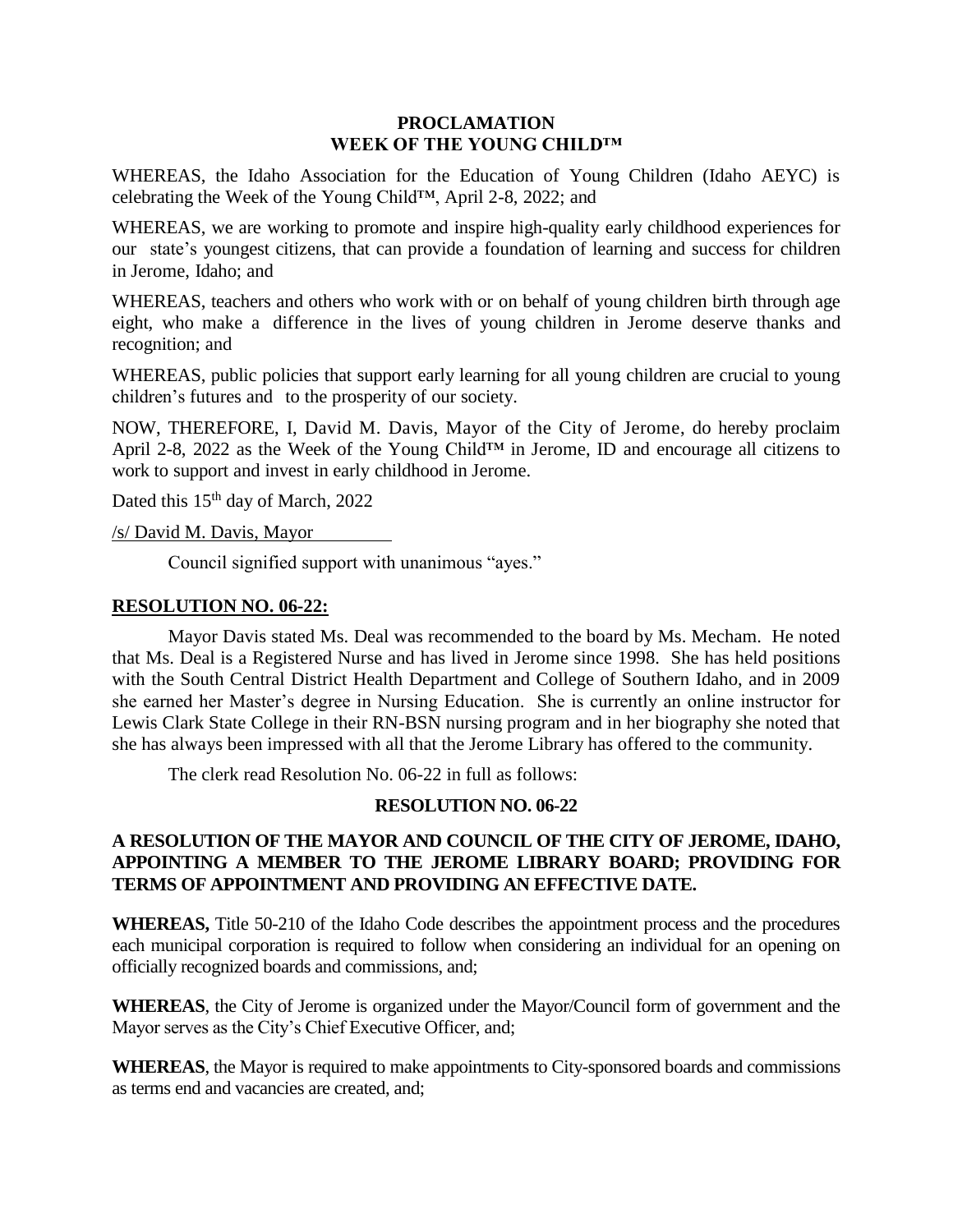#### **BE IT THEREFORE RESOLVED**, by the Mayor and Council of the City of Jerome as follows:

#### SECTION 1. JEROME LIBRARY BOARD APPOINTMENT:

The following individual is appointed as a member of the Jerome Library Board to serve a term effective with the date below-written, in accordance with delineation thereof:

Christine Deal March 2022 – February 2027

SECTION 2. EFFECTIVE DATE:

Resolution No. 06-22 shall be effective upon its passage as required by law.

PASSED BY THE COUNCIL this 15<sup>th</sup> day of March, 2022.

SIGNED BY THE MAYOR this 15<sup>th</sup> day of March, 2022.

By: /s/ David M. Davis David M. Davis, Mayor

ATTEST:

/s/ Bernadette Coderniz\_\_\_\_\_\_\_

Bernadette Coderniz, City Clerk

Councilman Barber made the motion to pass Resolution No. 06-22, a resolution by the Mayor and Council of the City of Jerome, Idaho, ratifying the mayoral appointment for a vacancy on the Jerome Library Board. Second to the motion was made by Councilman Peterson. After consideration, the motion passed unanimously by the following vote: **AYES**: Councilman Barber, Councilman Peterson, Councilman Johnson, and Councilman Craig. **NAYS**: None.

### **CONTRACT AWARD – SMITH AND LOVELESS, INC.:**

Mr. Carpenter appeared before Council regarding the request to award a contract to Smith and Loveless, Inc. for the Wastewater Headworks Grit Equipment. He reminded Council of the rejected bids for this project and the resolution which authorized staff to procure the equipment on the open market. He spoke of the concern with their initial bid and the inability to keep with specific deadlines due to unpredictable supply chains. The main goal of the pre-purchase is to avoid issues with procuring equipment at a later date considering today's market.

Councilman Barber made the motion to approve a contract award to Smith and Loveless, Inc. for the Wastewater New Headworks Grit Equipment Pre-Purchase project in the amount of \$240,250.00. Second to the motion was made by Councilman Peterson. After consideration, the motion passed unanimously by the following vote: **AYES**: Councilman Barber, Councilman Peterson, Councilman Johnson, and Councilman Craig. **NAYS**: None.

#### **PUBLIC WORKS CANTILEVER GATE PURCHASE AND INSTALLATION:**

Mr. Ahrens stated that staff budgeted for a new gate which was both aesthetically pleasing and able to provide adequate security to the Public Works yard. The existing gate is a swinging gate which can easily be compromised. Mr. Ahrens stated the request is for a sliding gate operable by remote and much more secure than the existing gate. Staff sought bids and Mr. Ahrens stated the lower bid came with an unreasonable clause regarding repairs and was not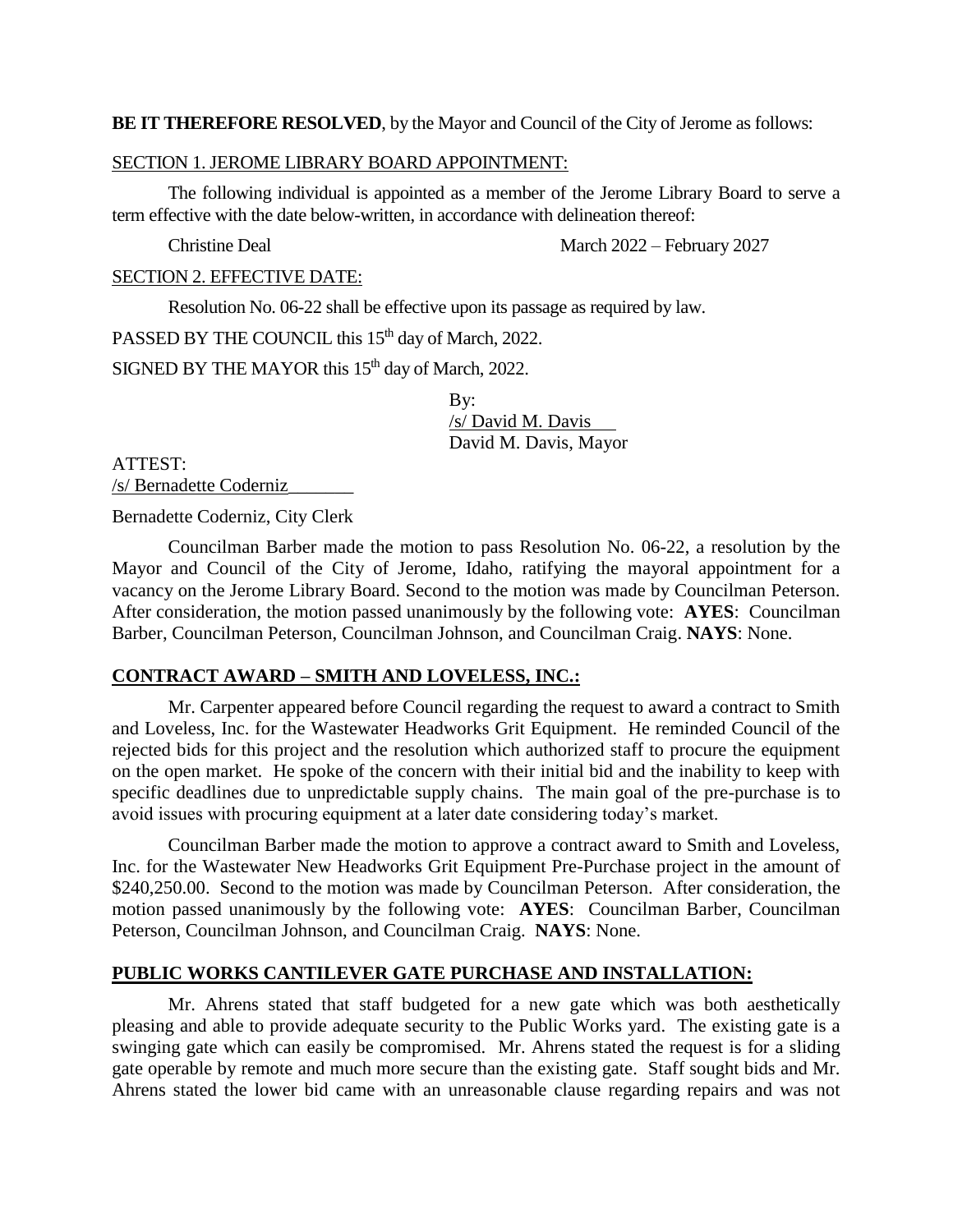chosen. Staff budgeted \$12,000 and the additional funds of \$960 will come from the operating supply funds of both streets and water. Upon inquiry by Councilman Barber, Mr. Ahrens stated the gate does not have any security cameras attached but six additional high-resolution cameras will be installed at the yard. Unfortunately, access to the yard from the Wastewater Treatment Plant or from the Animal Shelter has not been blocked, and Councilman Barber expressed the need to have an identification system at all entrances to the yard. Upon inquiry by Mayor Davis, Mr. Ahrens stated all public works employees will have the access code to the gate (code will need to be changed when employees leave the City) and that there will be two remote controls; the duty staff (i.e. after-hours staff) will keep one remote.

Councilman Barber made the motion to approve the purchase and installation of a 23' Cantilever gate, gate operator with key pad, photo eye, 2 remotes, receiver, 7-day timer, and exit loop with Bill's Fencing. Second to the motion was made by Councilman Johnson. After consideration, the motion passed unanimously by the following vote: **AYES**: Councilman Barber, Councilman Peterson, Councilman Johnson, and Councilman Craig. **NAYS**: None.

### **CITY COUNCIL CHAMBERS UPGRADES:**

Mr. Williams stated that Mr. Richey has been working with Chris Underwood regarding metal artwork for the Council Chambers. Staff is proposing to replace the painted mural with a 48x20 metal art flag that will display the Pledge of Allegiance. The old city logo will also be replaced with a 36x19 metal art of the new logo. Plans to renovate the Council Chambers will also include repainting walls and replacing ceiling tiles. Mr. Williams stated the total cost for the metal artwork and paint will be approximately \$1,200 and can be funded with the Council Discretionary fund. Council agreed to have staff move forward with the renovations.

### **COUNCIL REPORTS:**

Councilman Barber stated he would like to see the Taco Fest move forward in Jerome. He is slowly putting a steering committee together with local businesses (College of Southern Idaho, Lee Family Broadcasting, etc.) and City staff, and he feels it is important to keep the event.

Councilman Craig recommended that flags be displayed throughout downtown for Vietnam Veterans Day on March 29<sup>th</sup>.

### **DEPARTMENT REPORTS:**

Mr. Williams reported on a proposal in the legislative session to remove the residential property tax and increase the sales tax. It appears this proposal will not come to fruition this year, and Mr. Williams stated this shift would be detrimental to renters as they would not be given the property tax reduction but still have to pay the increase in sales taxes. He noted that the "fix" to House Bill 389 was signed into law by the Governor. The Jerome Urban Renewal Agency will be considering the move to close out Area 2 although no formal action has yet been taken. Closing out Area 2 will provide an increase in new construction value along with some property tax relief for the community. The next City Council meeting will be held on April  $5<sup>th</sup>$ , and Mr. Williams will be out of the office during Spring Break; he will be available on a limited basis.

Mr. Richey stated his department is still receiving many house plans. He received digital plans for the new police station and expects hard copies soon. Tommy's Car Wash will be